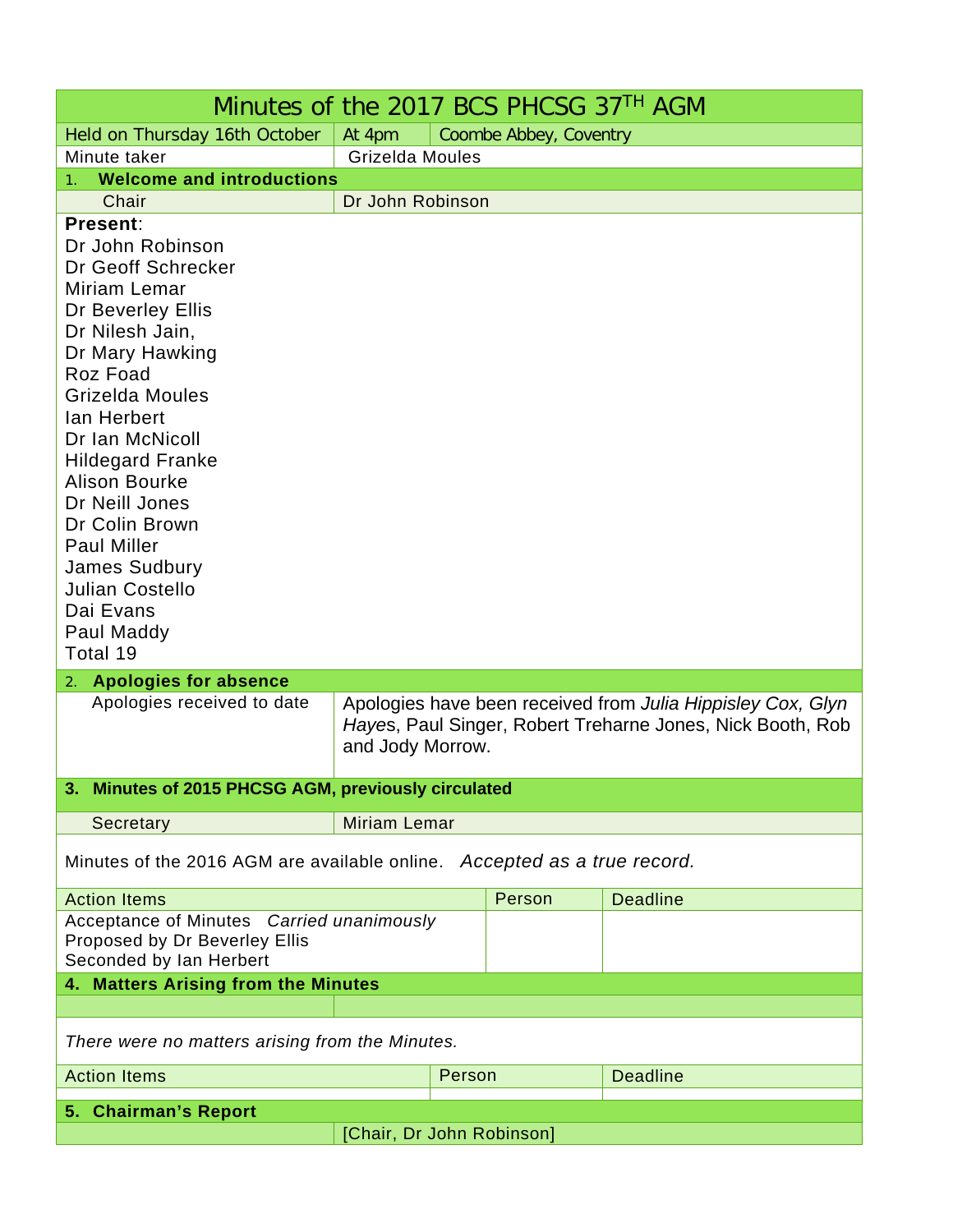The report is available online, and was projected. Dr John Robinson gave his report Today's meeting- the Education Day was a success, despite more people registering than attending. During the past year Roz had held a meeting in St Albans on preserving patient confidentiality. The CLICSIG meeting last month at Darley looking at what would follow MIQUEST. We have sent a report out of the recent CLICSIG At the beginning of each meeting we usually discuss a National topic. De-identification date – have responded. We have liaised with Arjun particularly regarding Information government and consent The "Well connected" campaign was launched eHealth week event to encourage the development of a professional community in informatics. If people wish to sign up to FED-IP, you can register with Well Connected – mainly for non-clinicians. BSC was host for Medical MIE in this country this year which was well attended and was an interesting conference. Website had been moved into the BCS and has now been considerably updated; however, we are restricted to the software that BCS use. Apologies to those who have had problems registering for this conference, we had hoped this would have worked more smoothly this year. Thanks particularly to Roz, Miriam, Grizelda and Geoff in helping to organize this year's conference. Action items Vote Proposed by Roz Foad *Carried unanimously* Seconded by Mary Hawking **6. Treasurer's Report,** 

[Treasurer, Dr Nilesh Jain]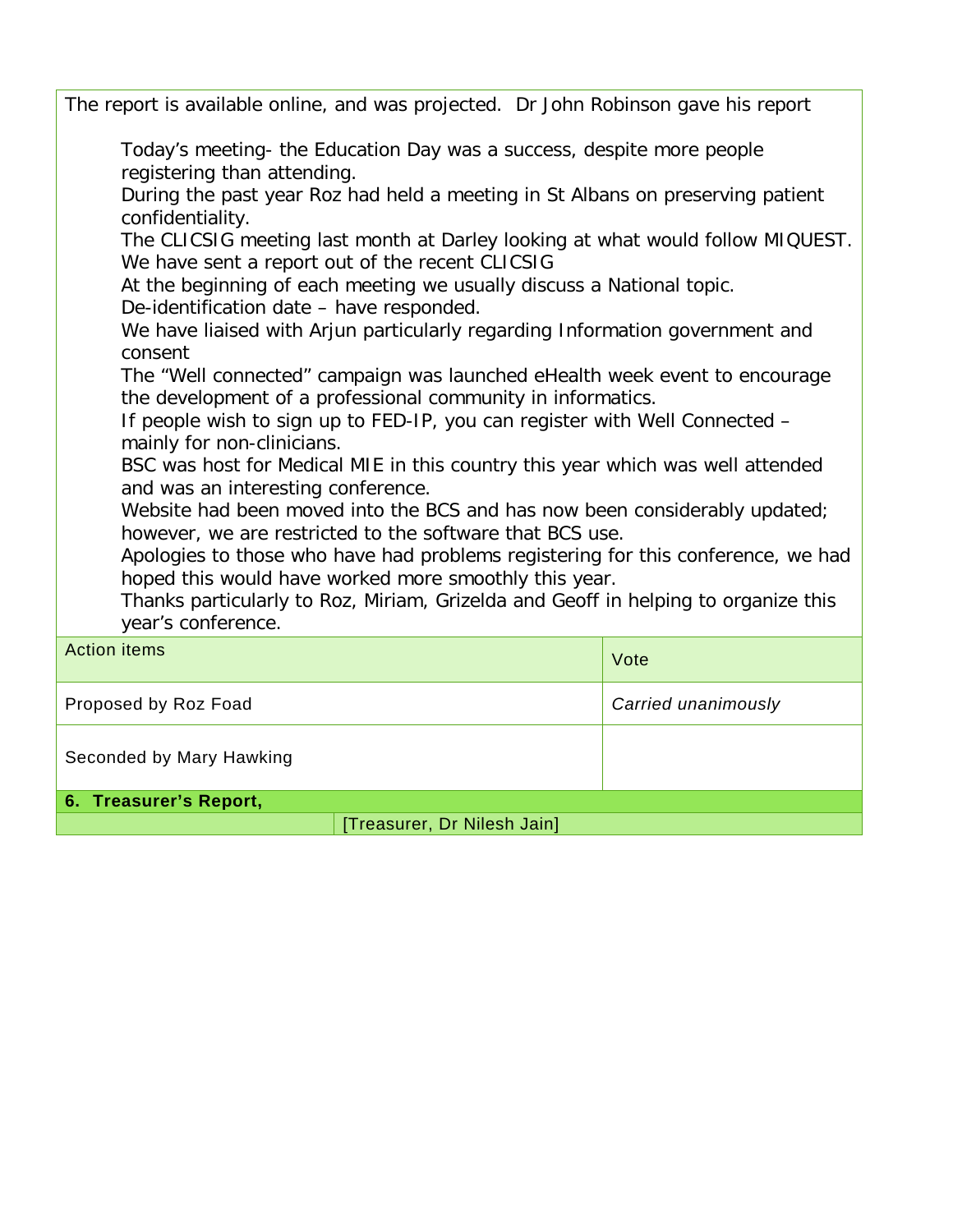This report was available on the web and displayed during the meeting. Nilesh reported that The BCS had have charged a couple of thousand pounds to our account, in error, but have now apologised for the mistake and reimbursed us.

Last year we spent around £5.5K of the £7K allocated. The AGM last year had a deficit of around £810??

This year we put in a bid for education day, for conference and for general running costs. They have only just got back to us having agreed that we would have an allowance in line with last year and have only given us £4K, but we are checking what is happening. For example, with regard to the Education Day, they like us to apply for supplementary funding a couple of months prior to the event.

BCS perhaps have less income from not running European Driving License any longer. There was a question asking how many members we had, but that is less easy to quantify as people join the BCS then add a tick for those groups which are of interest to them. No specific info available to us regarding numbers who have selected interest in PHCSG.

ACTION – try to find out how many members and asking if they are willing to provide their email addresses.

First time we are not paying the venue for things we have not used. We have our own speakers, amplifier and microphones.

| <b>Action Items</b>        |                               | Vote                 |
|----------------------------|-------------------------------|----------------------|
| Proposed: Ian Herbert      |                               | Carried unanimously. |
| Seconded: Hildegard Franke |                               |                      |
| 7. Other Officer's Reports |                               |                      |
| a) Vice-Chair's Report     | [Vice-Chair, Geoff Schrecker] |                      |

This report is available on the web and Geoff gave his presentation.

Geoff has been sorting out some systems and has attended the BCS  $60<sup>th</sup>$  anniversary. We have had problems with accessing GSuite, but had success following discussion of the problem at the anniversary meeting.

| <b>Action Items</b>        |                           | Vote                 |
|----------------------------|---------------------------|----------------------|
| Proposed: Hildegard Franke |                           | Carried unanimously. |
| Seconded: Ian Herbert      |                           |                      |
| b) Secretary's Report,     | [Secretary, Miriam Lemar] |                      |
|                            |                           |                      |

This report is available on the website, and was projected. Miriam thanked John, Beverley, Roz and Geoff for support and guidance during her first year in this post.

| <b>Action Items</b>      | Vote <sup>1</sup>    |
|--------------------------|----------------------|
| Proposed: John Robinson  | Carried unanimously. |
| Seconded: Beverley Ellis |                      |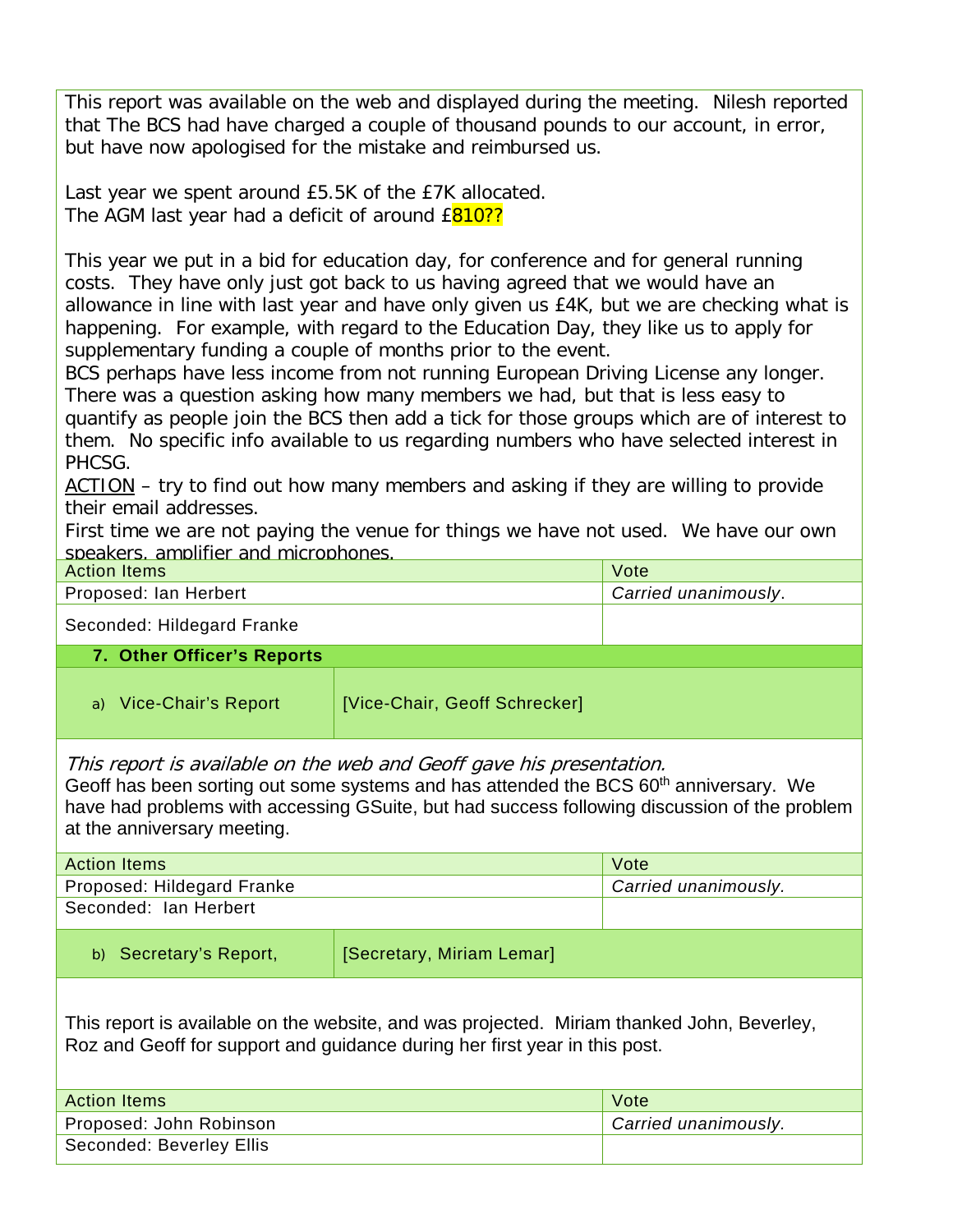8. **Report from CLICSIG** 

[CLICSIG, Ian Herbert]

## **CLICSIG MEETINGS**

Ian Herbert gave his report on the CLICSIG meeting which has been held over the past year.

A meeting was held on 15 – 16 October 2017 at The Wellington Inn, Darley near Harrogate. The major topic was how to ensure that an updated MIQUEST (or an equivalent) is available to handle GP data queries after April 2018, when Snomed CT becomes the standard terminology for recording data in general practice. It was well attended with 13 delegates present.

The meeting started with Mike Bainbridge and Associate Professor Chris Pearce giving a live web presentation from Australia on how to get data out of GP records that don't use coding systems (such as Read or Snomed CT) - the POLAR program. The exemplar used was an examination of prescribing (& record keeping) for back pain. The POLAR program now includes 6 million records belonging to about 3 million patients

This was followed by the main topic. All agreed that a replacement for MIQUEST, or an augmented version of it, that permitted the analysis of GP records using Snomed CT was essential, ideally by April 2018 when SnCT becomes the standard coding system for GP systems. Andrew Perry said that upgrading MIQUEST to use SnomedCT was not a major problem. David Stables suggested that we join up with Discovery East London project. which was developing a comprehensive repository of all the data. It is ultimately intended to collect text as well as coded data. The data would be controlled by the contributor care providing organisations, who would decide who could use it, in what form and for what purpose. It is intended that the MIQUEST Health Query Language (HQL) would be an important tool for extracting data from the Discovery database: it may well require some extensions to handle data from providers of non-primary care. It is intended that an augmented MIQUEST would be compatible with the current version, thus allowing most hopefully all- existing HQL queries to also be run on the repository.

Control of the repository by its contributors is very likely to be seen as a plus by the contributors, and highly preferable to data lakes of identifiable data that NHS England and NHS Digital are proposing (and would control).

Re data warehousing, it was noted that CEGs who don't have experience outside London have approached Primis to help. There will need to be some kind of oversight board, involving e.g. the RCGP, and an IG board with extensive patient and clinician representatives to ensure greater and ethical sharing of the repository data. In this context, further involvement of the PHCSG may be needed. There do not seem to be significant economic barriers, but interim financial models will need to be developed to take the project forward. To be representative of UK general practice, the repository(s) need to collect data from about 6K practices. Bulk extractions will need to be daily, which can be time consuming, possibly overly so with current techniques.

A summary presentation of the Discovery project prepared after the meeting will also be.<br>Action Items Action Items <mark>Vote</mark>